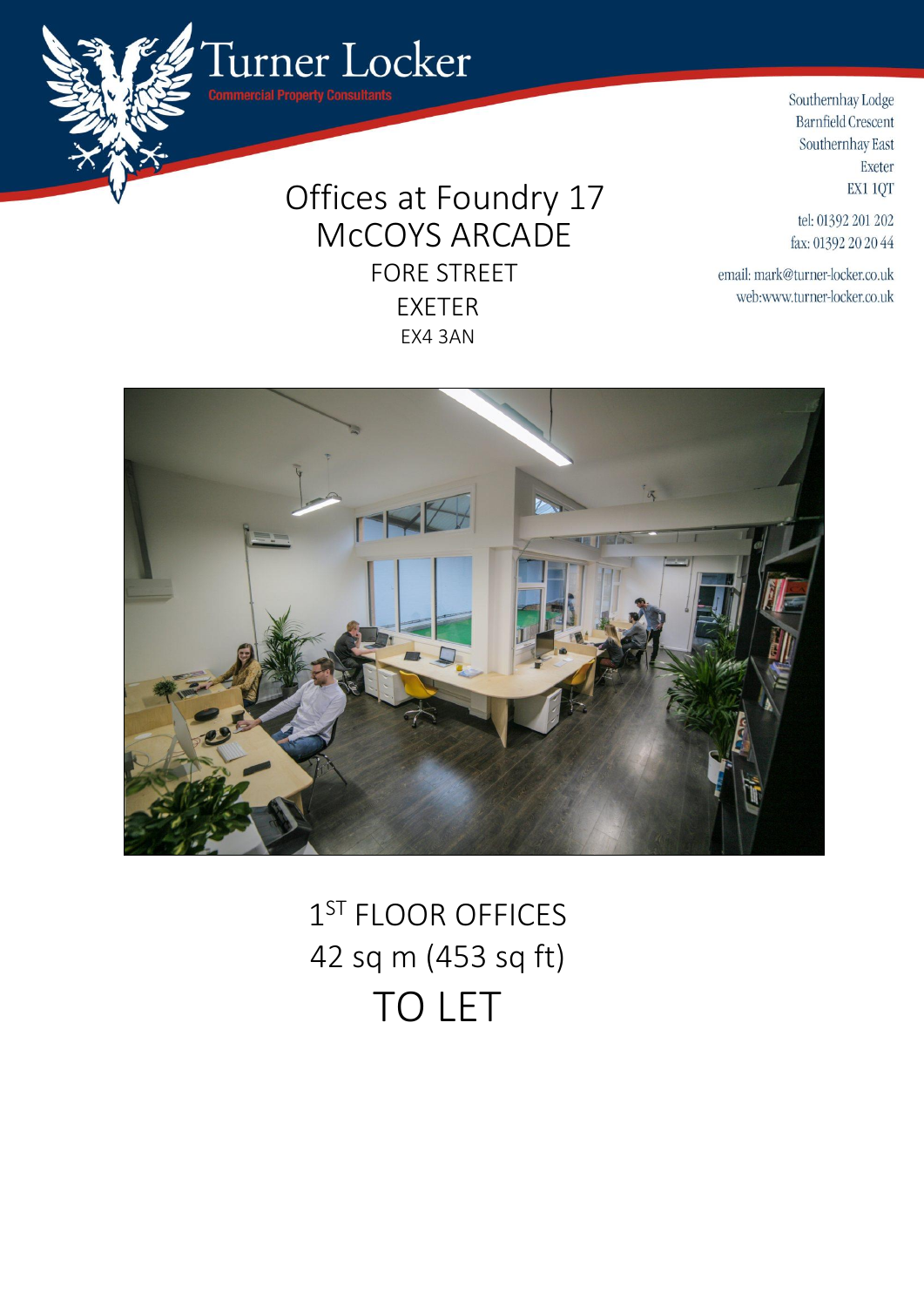

# LOCATION & DESCRIPTION

Foundry 17 is a collection of contemporary offices over the vibrant McCoy's Arcade

The McCoy's is on the North side of Fore Street, near the junction with Bartholomew Street & West Street. This historic area called the 'West Quarter' is known for its individual retailers which include Fashion/Designer/Retro-Clothing, Music, Musical Instruments, Arts & Crafts, Games, & Gifts. Pubs, Restaurants & the Picture House, complete a lively and varied street scene.



These first-floor offices are approached by double doors and stairs from inside the Arcade entrance. The space is light and spacious with a central skylight and a large communal area with a communal Kitchen and cloakrooms.

Beyond this and overlooking the arcade itself are the subject offices a very light and bright L shaped area totally circa 43 sq m

## APPROXIMATE MEASUREMENTS

L shaped 10.42m x 2.90m + 3.43m x 3.46m plus exclusive use of the 'Pod'